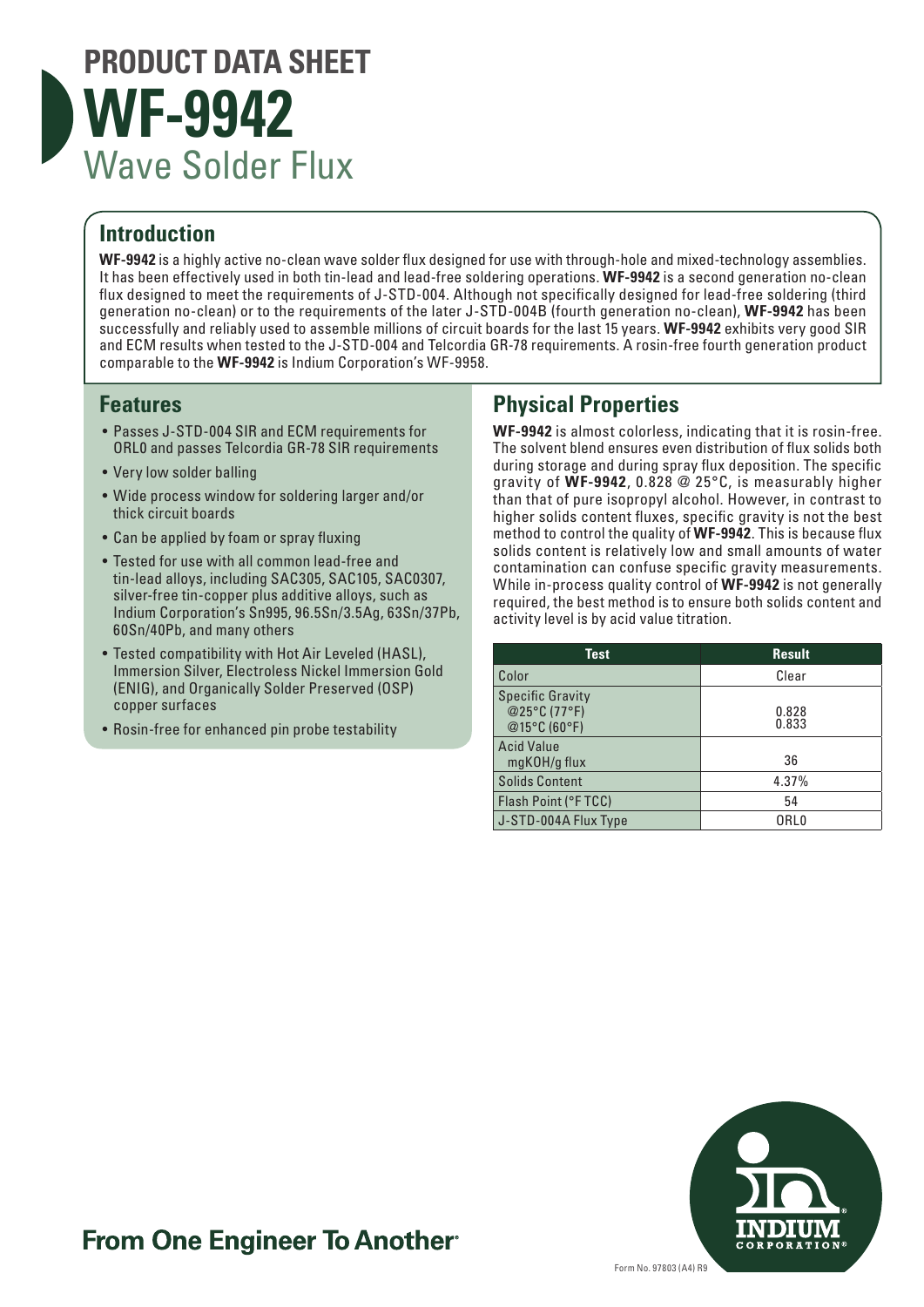# **PRODUCT DATA SHEET WF-9942 Wave Solder Flux**

## **TEST DATA**

#### **Copper Mirror**



The J-STD-004 copper mirror test is performed per IPC-TM-650 method 2.3.32. To be classified as an "L" type flux, there should be no complete removal of the mirror surface. At the time **WF-9942** was developed, the interpretation of the copper mirror test was somewhat subjective. While the mirror surface is not completely removed in any particular area and there is no complete removal, it is clear that **WF-9942** does remove some of the copper. This is a reflection of **WF-9942** not containing some of the more modern flux ingredients than actual activity.

### **Copper Corrosion**

Copper corrosion is tested per IPC-TM-650 method 2.6.15. This test gives an indication of any visible reactions that take place between the flux residue after soldering and copper surface finishes. In particular, green copper corrosion should not be seen. At the time that **WF-9942** was developed, the copper corrosion test was not part of the J-STD-004 battery. Just as with the copper mirror, the lack of rosin and third generation ingredients contribute to some green reaction products after 240 hours. However, the green product is not copper chloride corrosion.



**WF-9942 0 Hours** 

**WF-9942 240 Hours** 



The IPC-TM-650 SIR is a 7-day test and gives a general idea of the effect of the flux residue on the electrical properties of the surface of the circuit board. **WF-9942** was tested under the earlier J-STD-004A requirements employing IPC B-24 comb pattern boards. Initial and final resistance readings are taken at ambient temperature and humidity with interim measurements at 24, 96, and 168 hours taken at 85°C and 85% RH. All readings must be above 100 megaohms. **WF-9942** PASSES with little difficulty.

### **Electromigration (ECM)**



**WF-9942** was tested using the IPC-TM-650 electromigration test as specified under the earlier IPC-J-STD-004A. It is a 28-day test wherein initial and final measurements on B-25A comb patterns are taken at ambient temperature and humidity and interim measurements are read at 65°C and 88% RH. The 596-hour readings must not drop more than one order of magnitude from the 96-hour readings. As can be seen from the adjacent graph, **WF-9942** PASSES with ease, having the insulation resistance readings actually climb between initial and final measurements.

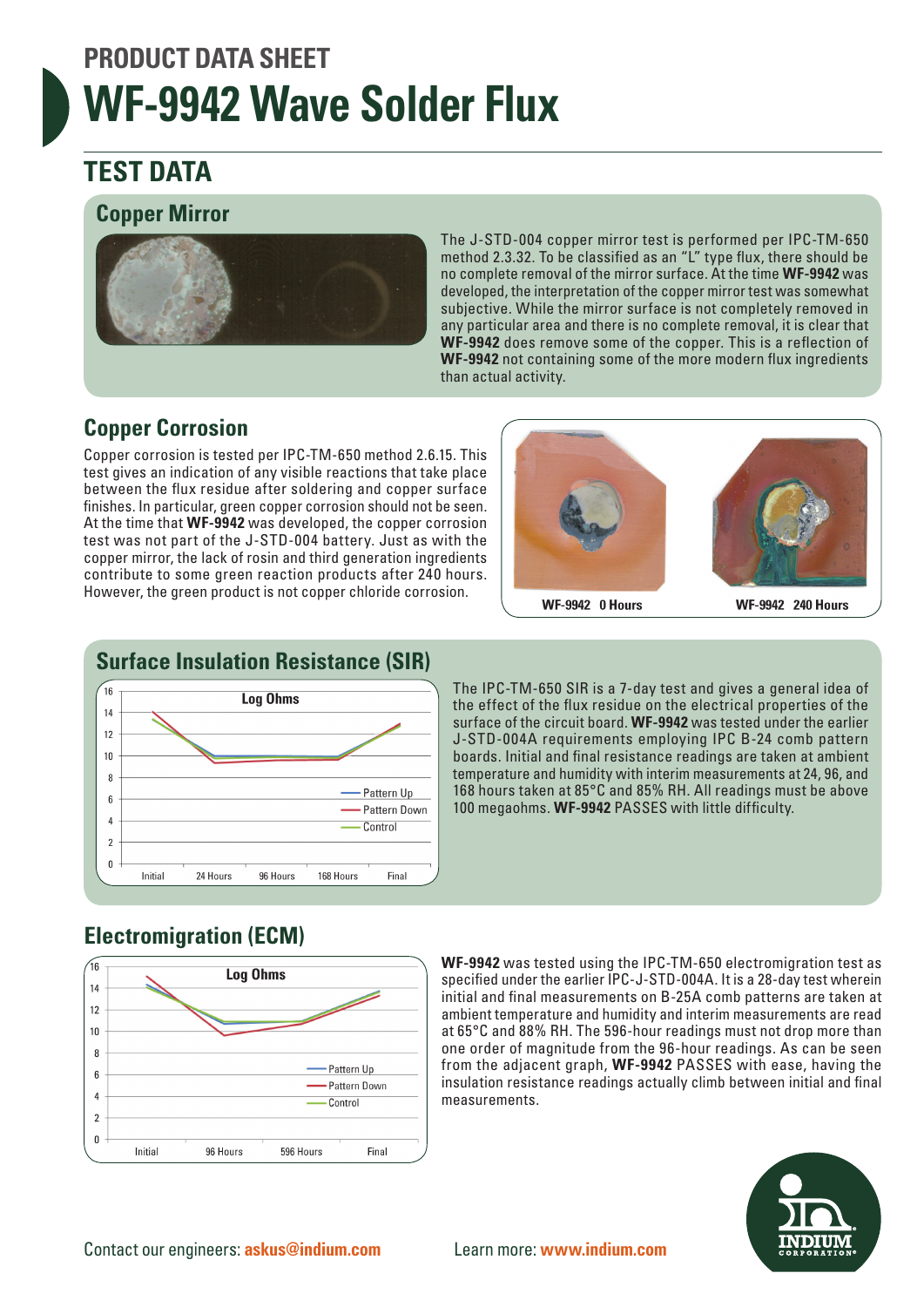# **PRODUCT DATA SHEET WF-9942 Wave Solder Flux**

## **PERFORMANCE AND PROCESS DATA**

#### **Silver Chromate Halide Test**

Prior to the advent of J-STD-004B, the prevalent test for halides/halogens in flux was through the use of silver chromate test paper. A drop of flux is deposited on the paper, and if the paper does not turn white or yellow, it is a confirmation that no halides are present. **WF-9942** PASSES the silver chromate paper test for halides.



#### **Probe Testability**

Indium Corporation tests its wave soldering fluxes using a test method based on IPC-9252, employing a 5.5-ounce chisel point test probe, and crown tip probes with more difficult residues. This method measures the electrical resistance encountered by the test probe as a result of the presence of flux residue. **WF-9942** has only been tested after a SnPb reflow process.





#### **Process Recommendations**

Indium Corporation tests all of its wave soldering fluxes on its own wave soldering machine prior to making them available to the market.

| <b>62mil-thick Circuit Board Process Recommendations</b> |
|----------------------------------------------------------|
|                                                          |

| <b>Preheat Temp</b><br><b>Flux</b>                         |             |                       | Preheat              |              |                      |                                 |
|------------------------------------------------------------|-------------|-----------------------|----------------------|--------------|----------------------|---------------------------------|
| <b>Deposition</b><br>Rate<br>$\sqrt{\mu g / \ln^2}$ solids | Top<br>(°C) | <b>Bottom</b><br>(°C) | <b>Time</b><br>(sec) | <b>Alloy</b> | <b>Time</b><br>(sec) | <b>Contact Pot Temp</b><br>(°C) |
| $500 - 1,000$                                              |             | $70-110$ 90-120 50-75 |                      | SnPb         |                      | $ 1.5 - 2.0 250 - 260$          |
| $1,000-2,000$ 85-120 85-125 50-75 Pb-Free                  |             |                       |                      |              | $3 - 5$              | $265 - 270$                     |

### **Shelf Life**

The shelf life for this product is **2 years** in an unopened container stored at less than 32.2°C (90°F). Shelf life for an opened container will vary depending on storage conditions, including open time, temperature, and humidity. For longest shelf life of an opened container, replace cap to reduce alcohol evaporation and store in a cool, dry environment.

#### **Residue Removal Recommendations**

All of Indium Corporation's no-clean fluxes, including this formula, are designed to be electrically safe under normal consumer electronic and telecommunication operating conditions. Unless otherwise specified, electrically safe means that the post-soldering residues pass J-STD-004A SIR and ECM testing. However, it is understood that some customers desire to remove residues for cosmetic reasons, improved in-circuit testing, improved compatibility with specific conformal coatings, or where the operating parameters of the circuit board may be in extreme conditions for a prolonged period.

If the removal of no-clean flux residues is desired, most commercially available cleaning agents will be effective. Indium Corporation's Technical Support Engineers work closely with cleaning agent vendors and have confirmed flux residue removal capabilities from several vendors using their recommended products and parameters. It is unlikely that users of Indium Corporation's no-clean products will need to change their current residue removal materials and parameters from those currently used. However, when establishing a new process or desiring confirmation of process recommendations, please contact Indium Corporation's Technical Support staff for assistance.